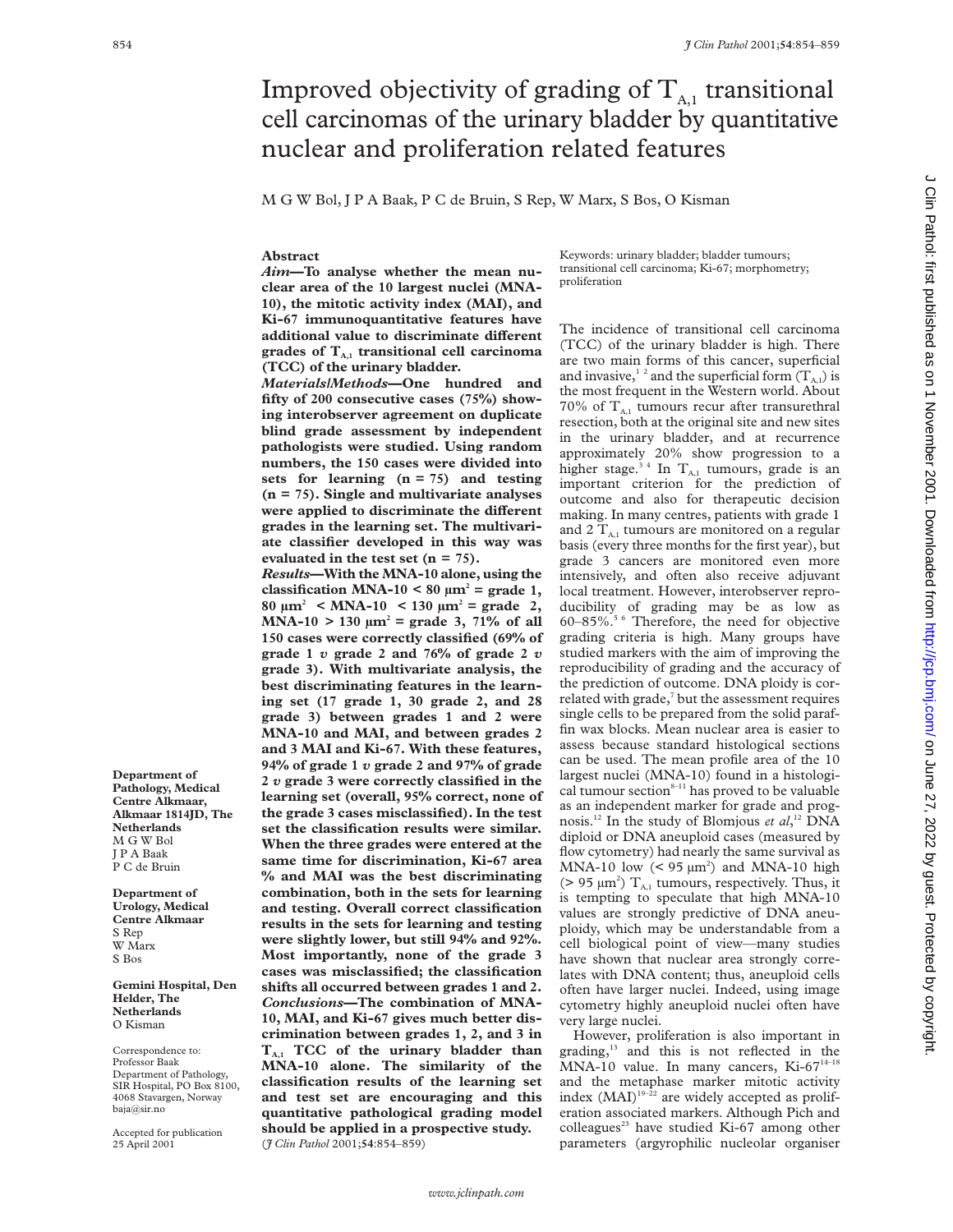regions, proliferation cell nuclear antigen, PC10, mean nuclear area, DNA flow cytometry), to our knowledge the values of MNA-10, MAI, and Ki-67 have not been studied simultaneously in superficial TCC. Such a multiparameter study could be useful for several reasons. First, these features are reliable, relatively cheap, and easy to assess, which is of practical value for a clinical grading tool. Second, discrimination between different grades may increase when these markers are combined in a model. Third, reproducibility of grading may improve.

These arguments were the reason for our present study. We will investigate whether these features in combination have stronger discriminating value between TCCs of different grades than MNA-10 alone.

### **Materials and methods**

PATIENTS

Two hundred consecutive  $T_{A,1}$  tumours were obtained from the 1996 archive of the department of pathology of the Medical Centre Alkmaar (MCA). The tissue was obtained either by transurethral resection or by biopsy performed at the departments of urology at the MCA and the Gemini Hospital, Den Helder, the Netherlands. The mean age of the patients at the time of diagnosis was 67 years (range, 54–79). The tumour tissue was fixed in 4% buffered formaldehyde, dehydrated, and embedded in paraffin wax. Haematoxylin and eosin (H&E) stained 4 µm histological sections were used. Two pathologists evaluated all of the 200 consecutive TCCs according to the World Health Organisation criteria.<sup>7</sup> Care was taken not to confuse tangentially cut TCC parts as solid areas. Consensus on grade was reached in 150 (75%) of the original 200 cases. These 150 cases were used for further study (75 primary and 75 recurrent tumours). The worst differentiated area (measurement area, minimally  $2 \times 2$  mm) was carefully demarcated with a black marker for mitoses counts and MNA-10 measurements. The measurement area was selected so as to avoid necrotic, damaged, tangentially cut, inflamed, and benign or lower grade parts of the section. Care was taken not to confuse tangentially cut TCC parts as solid areas.

### IMMUNOHISTOCHEMISTRY

Paraffin wax sections of  $4 \mu m$  thickness, adjacent to the H&E sections used for the MAI and MNA-10 grade assessment, were mounted on to Super Frost Plus slides (Menzel-Glaeser, Braunschweig, Germany) and dried overnight at 37°C. The sections were dewaxed in xylene and rehydrated in alcohol. After rehydration, the endogenous peroxidase activity was blocked by  $3\%$  H<sub>2</sub>O<sub>2</sub> in phosphate buffered saline (PBS) for five minutes. The sections were immersed in sodium citrate buffer (0.1M; pH 6.0) and heated at 1000 W for two minutes and at 160 W for 15 minutes in a microwave oven. Before immunostaining, sections were soaked quickly in PBS (pH 7.4). A three step SABC method was used. Sections were first incubated with the polyclonal antibody Ki-67 (Dako, Glostrup, Denmark), at a dilution of 1/100 in PBS with 1% normal swine serum for 30 minutes. Subsequently, sections were incubated with biotinylated swine antirabbit antibody (Dako; 1/600 in PBS) for 30 minutes, followed by the third incubation step with  $1/100$ <br>streptavidin-biotin peroxidase complex streptavidin–biotin peroxidase complex (Dako) for 30 minutes. Visualisation of the complex was with diaminobenzidine/ $H<sub>2</sub>O<sub>2</sub>$  for 10 minutes at room temperature. There were two washes in PBS after each incubation step. The counterstaining was with Mayer's haematoxylin. Finally, sections were dehydrated in graded ethanol and xylene and mounted with DPX (Nustain, Nottingham, UK). The section cut immediately after the immunostained section was stained with H&E and the presence and location of the  $T_{A1}$  lesion was carefully controlled ("sandwich-technique") to guarantee that the Ki-67 section contained the same lesion.

#### QUANTITATIVE ANALYSIS

MAI was assessed by counting the mitotic figures in the previously demarcated measurement area of the H&E stained sections. This was done in 10 consecutive fields of vision at a final magnification of  $\times 400$  (objective,  $\times 40$ ; numerical aperture, 0.75). A field of vision was only accepted if a minimum of 75% consisted of urothelial tumour cells and stroma. Mitotic figures were counted using well established criteria.<sup>23</sup> The manually demarcated measurement area in both the H&E and the Ki-67 stained sections was electronically demarcated for the measurements by an interactive video overlay system (QPRODIT, Version 6.1; Leica, Cambridge, UK). The system consists of a personal computer with a mouse, a video overlay board, a colour camera mounted on a standard microscope equipped with an automated scanning stage, and measurement software. The live microscopic image is displayed in full colour on the monitor of the personal computer. The MNA-10 measurement was performed by scanning the demarcated measurement area manually for the subjectively largest nuclei using a total magnification of ×50. These nuclei were subsequently projected on the monitor of the personal computer using the largest magnification (total magnification, ×1000) and their profile area was measured using the mouse. To allow the measurement to be representative, 20 nuclei were measured. The MNA-10 consists of the mean of the 10 largest nuclei of the 20 nuclei thus selected and measured. The Ki-67 immunoquantitation was performed at a final magnification of ×400 (objective, ×40; numerical aperture, 0.75) by means of the two class immunoscoring module of the system, with an electronic test grid graphically overlayed on the microscopic image and counters. In each field of vision, one and the same of the four endpoints of the smallest grid available—two horizontal lines—is used for the point counting. A sample of 300 points at the start of each measurement was used so that at least 150 nuclei were counted in each measurement area (average, 220). At the magnification used,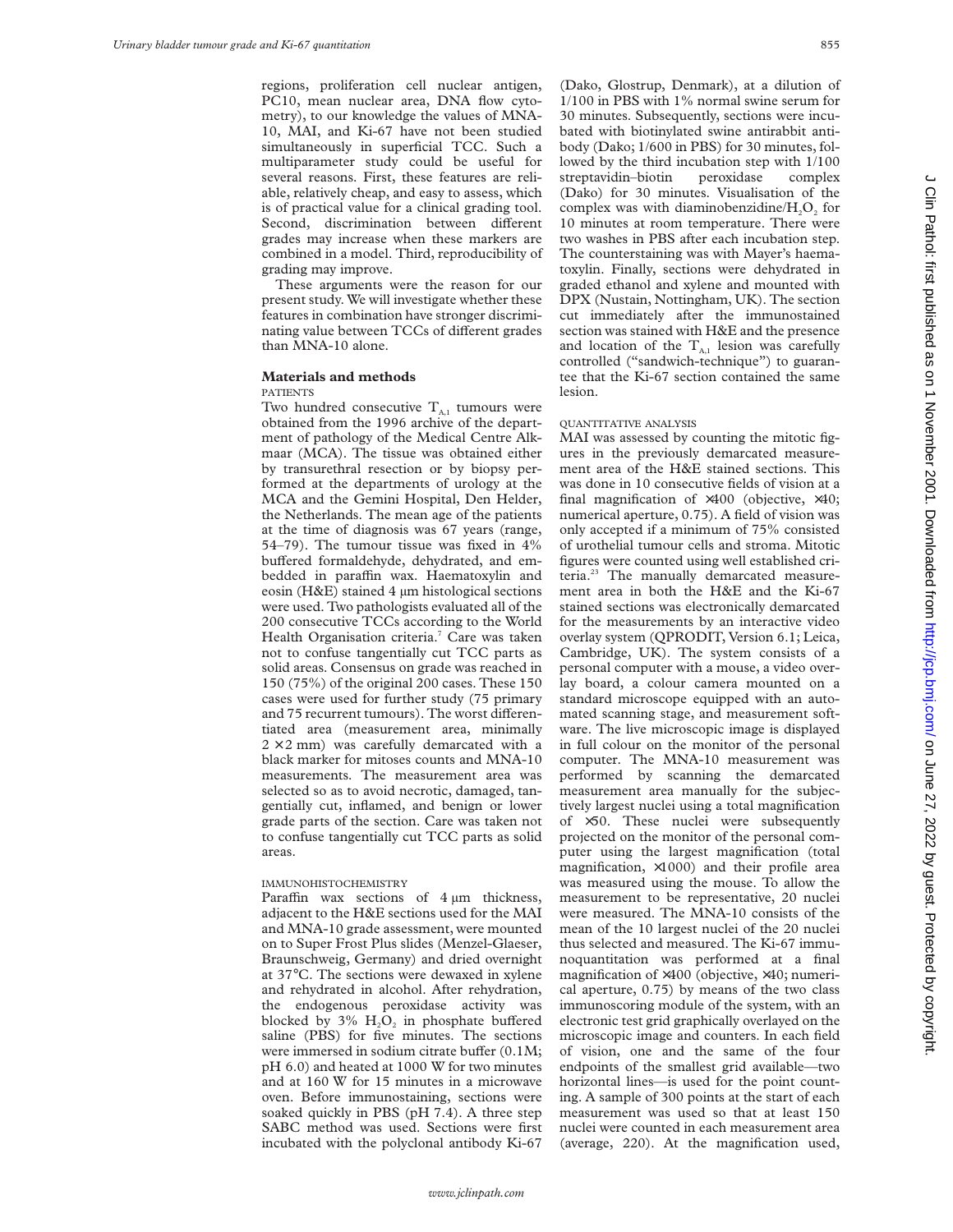

*Figure 1 Transitional cell carcinomas of the urinary bladder. Comparison of the mean nuclear area of the 10 largest nuclei (MNA-10) in the original study by Blomjous and colleagues12 (solid lines; n = 61) and our results (dotted lines; n = 150).*

urothelial tumour cells could accurately be distinguished from other cells. Using these criteria, the sample point of the test grid could be Ki-67 positive, Ki-67 negative, or neither of the two. These last points were ignored. The Ki-67 area % was defined as ((Ki-67 positive)/ (Ki-67 positive + Ki-67 negative))  $\times$  100.

#### **STATISTICS**

Statistical analysis was performed with the SPSS for Windows software package version 8.0 (SPSS, Gorinchem, the Netherlands). Descriptive statistics were calculated and box plots and scatter plots were made of the quantitative features for the total group, for the separate groups of primary tumours and recurrences, and for the grade 1, grade 2, and grade 3 TCCs (primary and recurrences). The differences of the mean values of MNA-10, MAI, Ki-67, and age between the primary tumours and recurrences were analysed for the total group and for the separate groups of grades (1, 2, and 3) with the Mann-Whitney test (because the hypothesis that several of the features were normally distributed was rejected). Because no significant differences were detected for each of the features for each grade between primary tumours and the recurrences, these were then grouped and analysed together.

Using random numbers, two groups of 75 cases each were created to serve as sets for learning and testing. On the learning set, discriminant analysis was performed to determine the best combination of discriminating quantitative features to distinguish between the

*Table 1* Descriptive statistics and probability of no difference (Mann-Whitney test) of the *150 grade 1, 2, and 3 transitional cell carcinomas of the urinary bladder*

| Variable                                        | Grade 1<br>$Mean(SD)$ $P$                    | Grade 2<br>Mean (SD)                                                                 | $\boldsymbol{P}$ | Grade 3<br>$Mean(SD)$ $P$                                                             | Grade 1<br>Mean (SD)                                                       |
|-------------------------------------------------|----------------------------------------------|--------------------------------------------------------------------------------------|------------------|---------------------------------------------------------------------------------------|----------------------------------------------------------------------------|
| No. of cases<br>MAI<br>$MNA-10$<br>Ki-67 area % | 34<br>1.5(2.00)<br>82.0 (25.26)<br>4.6(3.39) | 60<br>$< 0.0000$ 9.7 (6.51)<br>$\leq 0.0000$ 101.4 (21.30)<br>$< 0.0000$ 10.3 (5.93) |                  | 56<br>$< 0.0000$ 38.7 (14.5)<br>$\leq 0.0000$ 208.0 (87.7)<br>$\leq 0.000029.3(10.4)$ | 34<br>< 0.00001.5(2.00)<br>< 0.000082.0(25.26)<br>$\leq 0.0000$ 4.6 (3.39) |

MAI, mitotic activity index; MNA-10, mean nuclear area of the 10 largest nuclei; P, probability of no difference.



*Figure 2 Transitional cell carcinomas of the urinary bladder. Box and whisker plots of the mitotic activity index (MAI) of the three grades of tumour (total material).*

grade 1, 2, and 3 cases. A linear discriminant function was derived for the two pairs of neighbouring grades in the learning set. The classifier was subsequently applied on the test set and the percentage of correctly classified cases was assessed.

## **Results**

First we compared the MNA-10 measurements with the data of the original MNA-10 study of Blomjous *et al*. <sup>12</sup> With the MNA-10 alone, using the classification MNA-10 < 80  $\mu$ m<sup>2</sup> = grade 1, 80  $\mu$ m<sup>2</sup> < MNA-10 < 130  $\mu$ m<sup>2</sup> = grade 2, MNA-10 > 30  $\mu$ m<sup>2</sup> = grade 3, 71% of all 150 cases were correctly classified (69% of grade 1 *v* grade 2 and 76% of grade 2 *v* grade 3). This confirmed the discriminative power of MNA-10 (fig 1). The results of the two different studies were remarkably similar. The larger variation in our study could be explained by the larger number of cases analysed. There was a trend for higher values of the quantitative features with higher grade. These differences were all highly significant between the grades (table 1). However, discrimination between the three grades was not perfect because there is considerable overlap. Figures 2 and 3 show the box plots of the other quantitative features studied and grade. As expected there was some discrimination but overlap was still large.

Selection by random numbers of cases for the learning and test sets for multivariate analysis resulted in the same number of different grades in each set: grade  $1, n = 17$ ; grade  $2$ ,  $n = 30$ ; grade 3,  $n = 28$ . In the learning set, the best discriminating combination of features between grades 1 and 2 was MNA-10 and MAI (fig 4). Note that there seems to be a dichotomy in the grade 2 cases: those that strongly resemble grade 1 cases and those that are at some distance from the grade 1 TCCs, with slightly higher values. The percentage of correctly classified cases in the test set with this combination was 94.7% (table 2). The best discriminating set of features between grades 2 and 3 was Ki-67 area % and MAI (fig 5). Here, the percentage of correctly classified cases in the test set was 97%. When the three grades were entered at the same time, Ki-67 area% and MAI was the best discriminating combination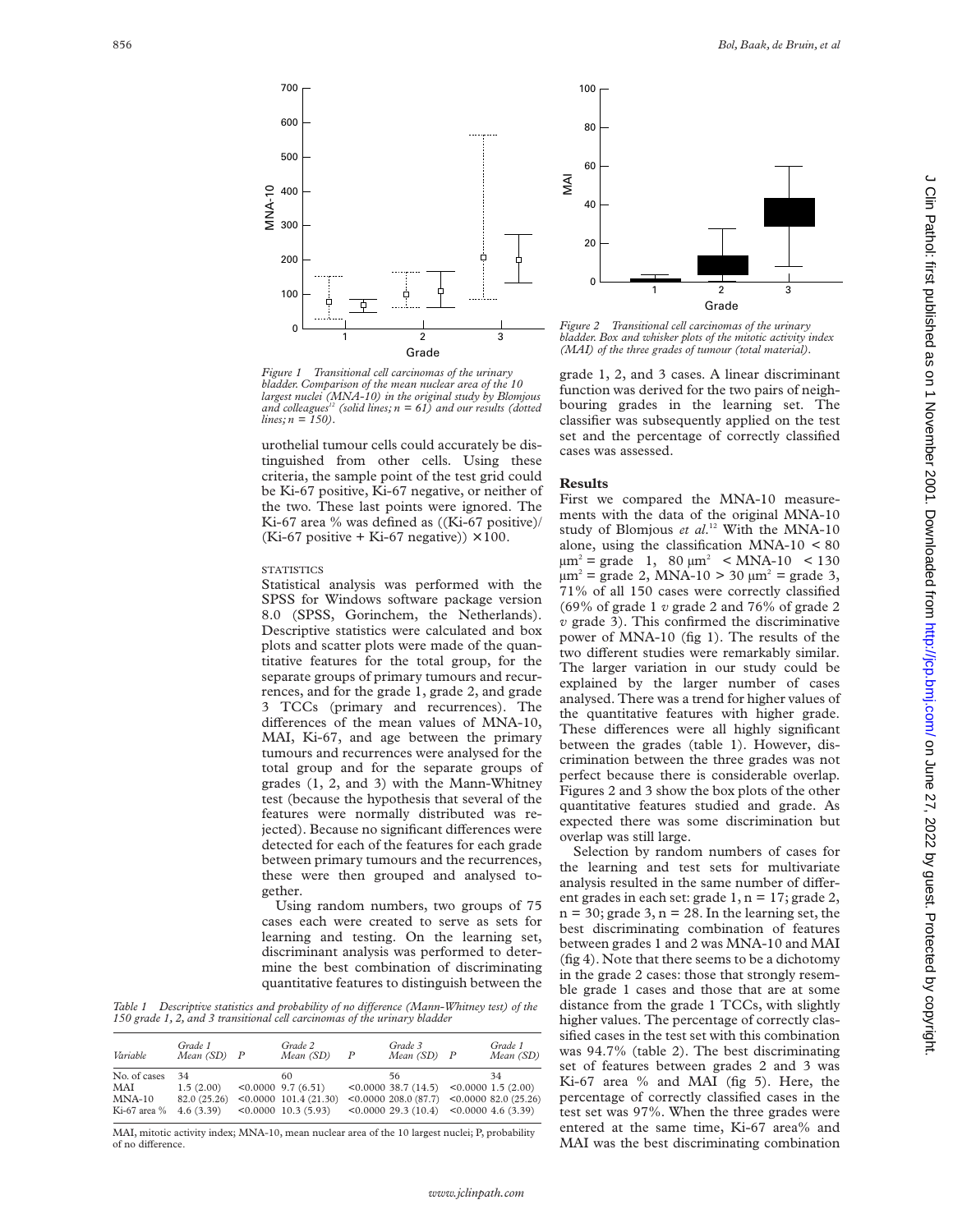

*Figure 3 Transitional cell carcinomas of the urinary bladder. Box and whisker plots of the Ki-67 area % of the three grades of tumour (total material).*



*Figure 4 Transitional cell carcinomas of the urinary bladder. Learning set. Mean nuclear area of the 10 largest nuclei (MNA-10) and the mitotic activity index (MAI) of grades 1 (closed triangle) and 2 (asterisk).*

both in the set for learning and for testing (fig 6). Overall correct classification results with the three grades at the same time were slightly lower than with the separate analysis of two adjacent grades, but were still 94% in the learning set and 92% in the test set. Most importantly, none of the grade 3 cases was

*Table 2 Transitional cell carcinomas of the urinary bladder: confusion table of the original grades and the predicted group classifications by Ki-67 area% and mitotic activity area (learning set)*

|                  | Predicted grade |    |          |              |
|------------------|-----------------|----|----------|--------------|
| Subjective grade |                 |    |          | <b>Total</b> |
|                  | 16<br>3         | 27 | 0        | 17<br>30     |
| 3<br>Total       |                 | 28 | 28<br>28 | 28<br>75     |

Overall correct classification is 94.7%.



*Figure 5 Transitional cell carcinomas of the urinary bladder. Mitotic activity index (MAI) and Ki-67 area % of grades 2 (asterisk) and 3 (closed square).*



*Figure 6 Transitional cell carcinomas of the urinary bladder. Ki-67 area % and mitotic activity index (MAI) of the three grades of tumour (total material). Closed triangle, grade 1; asterisk, grade 2; closed square, grade 3.*

misclassified; the classification shifts all occurred between grades 1 and 2, and one grade 2 case was misclassified as grade 3.

#### **Discussion**

The purpose of our study on transitional cell carcinomas of the urinary bladder was to develop a reproducible method for grading that is simple and robust and thus may be used in daily patient care. We confirmed earlier findings that the mean of the largest 10 nuclear profiles subjectively detected at low magnification in a tissue section of TCCs can be used to distinguish three grades of differentiation, but with considerable overlap. At the start of our study, the question was whether discrimination between different grades would increase when quantitative features were combined. Indeed, the discriminating power of MNA-10 in combination with Ki-67 and MAI was found to be stronger than that of MNA-10 alone. A second important question was whether a multivariate combination of the quantitative features studied could be used routinely as a clinical grading tool. In this context, it was important that the classification results in the sets for learning and testing were similar. This shows that the classifying combination of features was robust. Our results are encouraging and this multivariate grading model should be applied in a prospective routine grading study. Such a study is essential to answer another important question: does the application of this multivariate quantitative model in routine practice increase the reproducibility of grading? Although the lack of observer reproducibility of grading is not an argument for leaving out quantitative features in clinical pathology, such a formal prospective reproducibility study of the quantitative grading model developed in our study is important.

In a previous study on Barrett's oesophagus we found that the quantitative assessment of Ki-67 positivity method used here was the most reproducible and fastest out of several others analysed.<sup>24</sup> This was in agreement with the reports of Fleege and colleagues<sup>25</sup> and Gundersen et al.<sup>26</sup> These studies demonstrated that point weighted sampling, as used in our study, is the most efficient estimator available, and thus the best theoretical and practical approach to assess volume percentages. However, although the best one available, the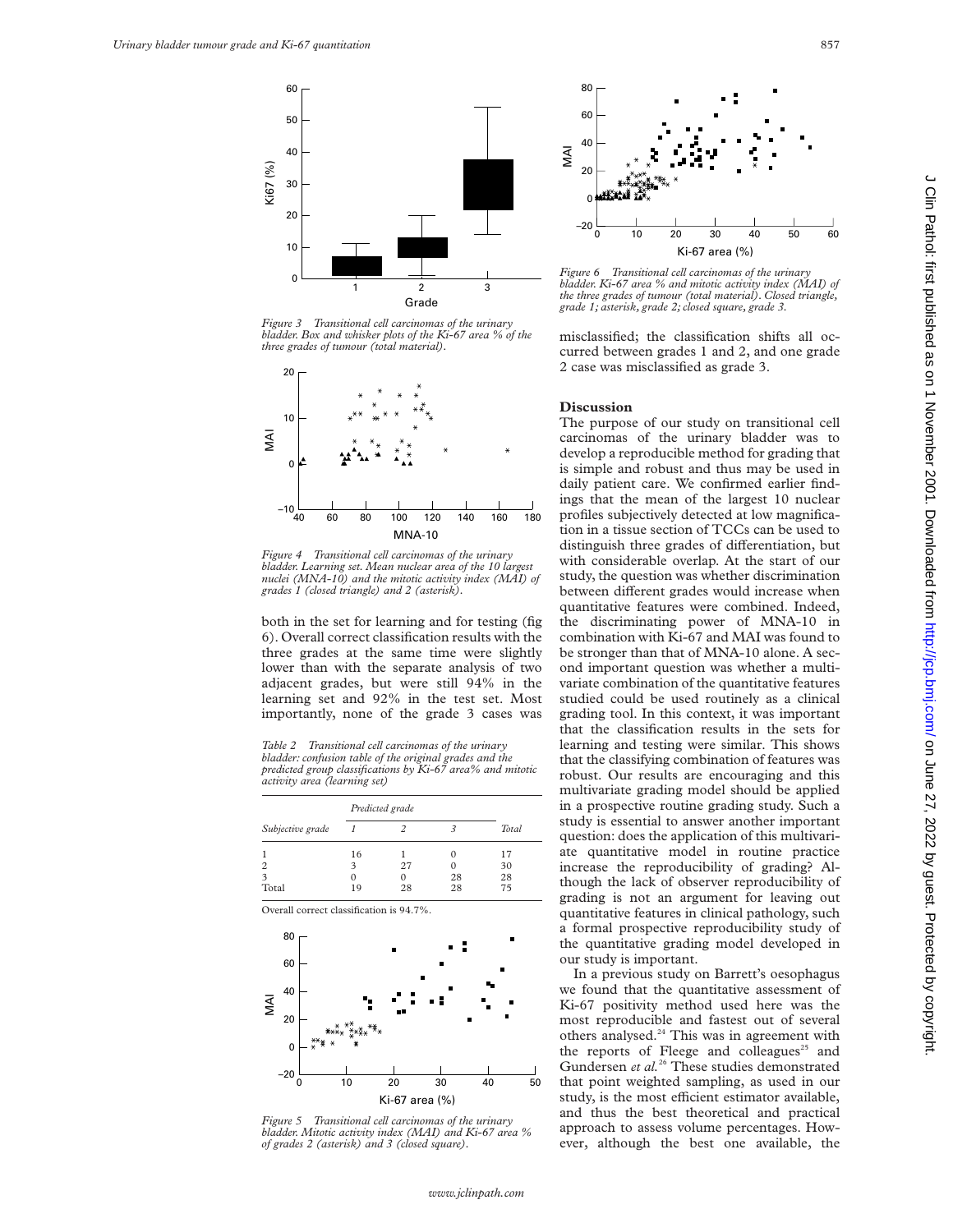method still slightly overestimates objects that are larger. Ki-67 positivity mainly occurs in late G1, and in early, mid, and late S phase cells. These nuclei may be larger than the Ki-67 negative G0 and early G1 nuclei. Thus, the method used may result in a slight positive bias or overestimation of Ki-67 positive nuclei, especially of the ones that are in very late S phase, which in general may be considerably larger. On the other hand, the Ki-67 positive nuclei of G1 and early S phase cells (which are nearly of the same size as G0, G1 Ki-67 negative nuclei) probably form most of the Ki-67 positive nuclei in many tumours. Theoretically, this reduces the degree of bias for large nuclei that are Ki-67 positive. Thus, it is unlikely that the theoretical overestimation of Ki-67 positive nuclei that might occur would have influenced the results significantly (see also the wide variation that occurs in the Ki-67/MNA scatter plot).

Our study has re-confirmed the findings of Blomjous *et al*, <sup>12</sup> putting the spotlight again on MNA-10. There are two important questions that need to be answered. First, why is a simple tumour characteristic such as MNA-10 such a strong grade discriminator? Second, is the overall pattern of nuclear size, expressed in the mean nuclear area, not equally strong or stronger in TCCs than MNA-10? If so, the occurrence of cells with very large nuclear profile areas in histological tumour sections could be an irrelevant epiphenomenon. Although the prognostic studies of Blomjous and colleagues<sup>21 22</sup> suggest that this is not the case and that MNA-10 is more important than the mean nuclear area of the overall population, more detailed investigations to answer this question are needed. Confirmation of the importance of MNA-10 might indicate that high MNA-10 values point to a clone of cells with a particularly aggressive nature, rather than being an incidental side effect. This immediately raises questions as to the molecular biological background of MNA-10. Many older publications in the 1960s and 1970s showed that nuclear area is strongly correlated with DNA content. Thus, aneuploid cells often have large nuclei. Indeed, with image cytometry, hypertetraploid highly aneuploid cells often have very large nuclei. Thus, it is reasonable to hypothesise that high MNA-10 values are related to aneuploidy and perhaps even identify highly aneuploid nuclei. Moreover, with increasing grade MNA-10 also increases. This coincides with the frequent occurrence of aneuploidy in grade 3 tumours. Grade 3 TCCs have a greater likelihood than grade 1 and 2 TCCs of invading the lamina propria. Certain aneuploid stem cell lines are less stable genetically. Genomic instability is known to cause invasion of the neighbouring tissue and is also related to metastasis.<sup>27</sup> Therefore, further analyses of factors that are related to invasion and metastasis would be interesting in TCC. E-cadherin downregulation, density of laminin receptors or integrins, and other tumour cell–extracellular matrix adherence mechanisms and their correlation with MNA-10 seem to be important. Similarly, a study of

proteases (such as matrix metalloprotease) and other invasion related proteins (such as urokinase-type plasminogen activator) may also be promising.

Regarding the proliferation associated features, the fact that MAI and Ki-67 are both higher in grade 3 tumours (although not very strongly correlated in many) may be the result of a correlation with p53 mutations. Indeed, defects in chromosome 17p53 have been preferentially found in high grade lamina propria invasive TCCs. This suggests a propensity of these lesions to progress and invade the muscularis. Chromosome 9 changes have been associated with non-invasive papillary changes.28 29 Knowledge of the various chromosomal changes that determine the biological behaviour of different forms of superficial bladder cancer is at an embryonic stage and clearly more detailed genetic studies of TCCs are important. On the other hand, proliferation is also strongly correlated with neovascularisation.<sup>27</sup> It is thus tempting to analyse  $p53$  and microvessel density in relation to MAI and Ki-67. This may give more biological insight into the relation between these proliferation features and the different grades.

Supported in part by grant number 98–119 of the SBDM.

- 1 Jewett HJ, Strong GH. Infiltrating carcinoma of the bladder: relation to depth of penetration of the bladder wall to inci-dence of local extension and metastasis. *J Urol*
- 2 Kaye KW, Lange PH. Mode of presentation of invasive bladder cancer: reassessment of the problem.  $\tilde{\jmath}$  Urol 1982;<br>128:31-3.
- **<sup>128</sup>**:31–3. 3 Green LF, Hanash KA, Farrow GM. Benign papilloma or
- papillary carcinoma of the bladder? *J Urol* 1973;110:205–7.<br>4 Anderstrom C, Johansson S, Nilsson S. The significance of lamina propria invasion on the prognosis of patients with bladder tumours. *J Urol* 1980;**124**:23–6.
- 5 Ooms ECM, Kurver PHJ, Veldhuizen RW, *et al.* Morphometric grading of bladder tumours in comparison with histologic grading by pathologists. *Hum Pathol* 1983;**14**:144–
- 50. 6 Baak JPA, Oost J. The case for quantitative pathology in cancer diagnosis and treatment. In: *Manual of quantitative pathology in cancer diagnosis and prognosis*. Heidelberg: Springer-Verlag, 1991:7–18.
- 7 Murphy WM, Beckwith JB, Farrow GM. Tumors of the urinary bladder. In: *Tumors of the kidney, bladder and related urinary structures.* Washington: Armed Forces Institute of
- Pathology, 1994:193–297. 8 Portillo JA, Val-Bernal JF, Garijo MF, *et al.* The value of nuclear area as a prognostic factor in  $T_1$ papillary transitional cell carcinoma of the bladder. *Br J Urol*
- 1992;**70**:622–7. 9 Shiina H, Urakami S, Shirakawa H, *et al*. Evaluation of the argyrophilic nucleolar organizer region, nuclear DNA content and mean nuclear area in transitional cell carcinoma of bladder using a quantitative image analyzer. *Eur Urol* 1996;
- **<sup>29</sup>**:99–105. 10 Lipponen PK, Collan Y, Eskelinen MJ, *et al*. Morphometry in human transitional cell bladder carcinoma, nuclear area and standard deviation of nuclear area; relation to tumor grade (WHO) and prognosis. *Eur Urol* 1990;**17**:155–60.
- 11 Lipponen P, Eskelinen M. Nuclear morphometry in grading TCC bladder cancer compared with subjective histological grading. *Anticancer Res* 1990;**10**:1725–30. 12 Blomjous CEM, Smeulders AWM, Baak JPA, *et al.* A com-
- parative study in morphometric grading of transitional cell carcinoma of the urinary bladder. *Anal Quant Cytol Histol* 1989;**11**:426–37. 13 Lipponen P, Eskelinen MJ, Sotarauta M. Prediction of
- superficial bladder cancer by histoquantative methods. *Eur J Cancer* 1990;**26**:1060–3.
- 14 Popov Z, Hoznek A, Colombel M, *et al.* The prognostic value of p53 nuclear overexpression and MIB-1 as a prolif-erative marker in transitional cell carcinoma of the bladder. *Cancer* 1997;**80**:1472–81.
- 15 Mulder AH, Hootegem JC van, Sylvester R, *et al*. Prognostic factors in bladder carcinoma: histologic parameters and expression of a cell cycle related nuclear antigen (Ki-67). *J Pathol* 1992;**166**:37–43.
- 16 Cattoretti G, Becker MH, Key G, *et al.* Monoclonal antibodies against recombinant parts of Ki-67 antigen (MIB-1 and MIB-3) detect proliferating cells in microwave-processed formalin fixed paraffin sections.  $\jmath$ *Pathol* 1992;**168**:357–63.